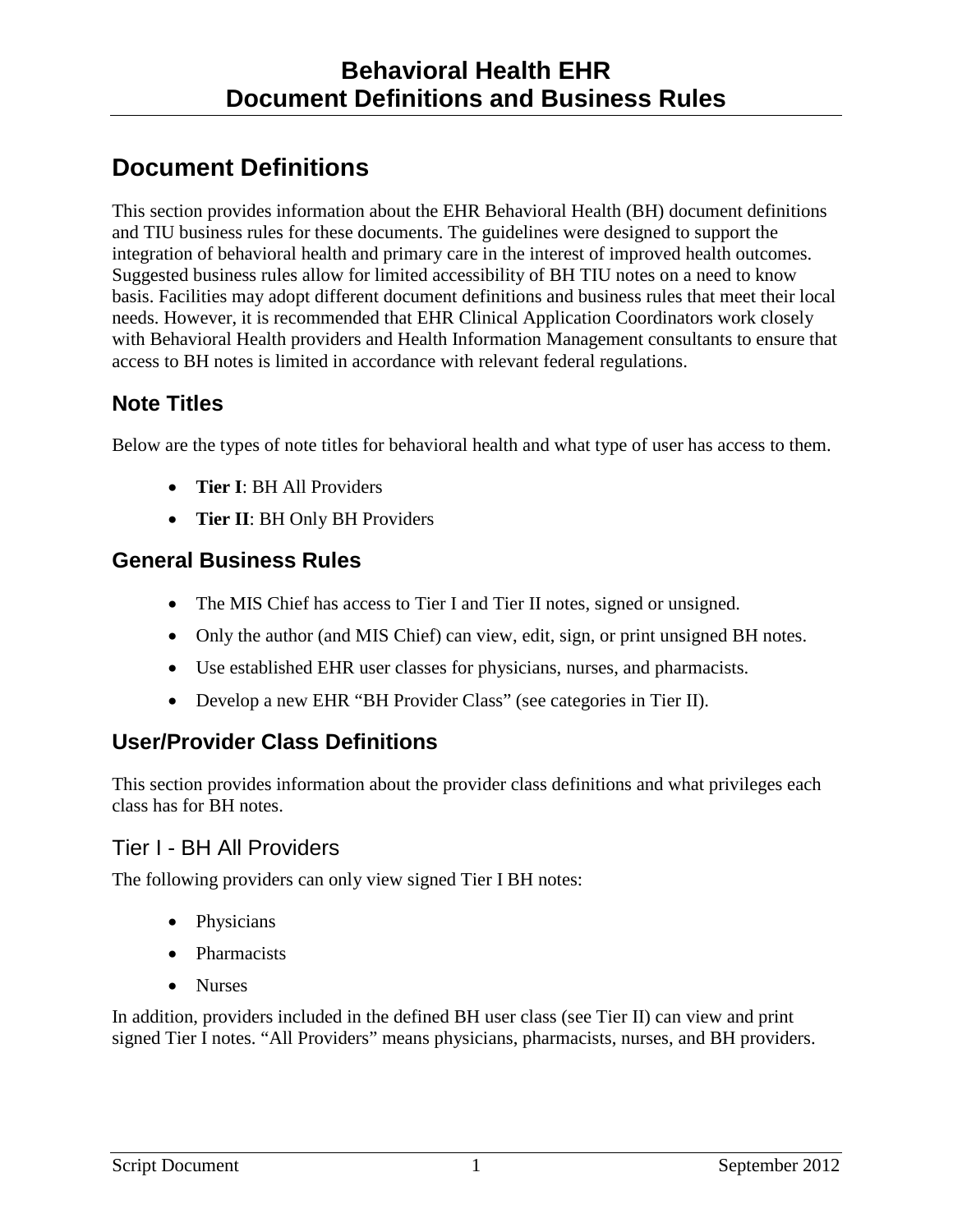#### Tier II - BH Only BH Provider

These notes can be viewed, edited, signed, and printed only by the following providers (who are included in the EHR "BH Provider/User Class"):

- **Mental Health Provider**: includes all categories of psychiatrists, psychologists, marriage/family and professional counselors, independent clinical social workers, psychiatric nurse practitioners, mental health case managers, etc.
- **Medical Social Worker**: includes all categories of medical social workers, social work aides, social work case managers, etc.
- **Alcohol/Substance Abuse Provider**: includes all categories of Alcohol/Substance Abuse (A/SA) counselors, A/SA case managers, etc.

### **TIU and Business Rules for Behavioral Health Notes**

This section provides information for creating a new document class, a new user class, and business rules.

### Document Class Creation

Two new TIU Document classes are created using the option DDM3 (Create Document Definitions). This option is found in RPMS by selecting BEH > **TIU** TIU Configuration > **HIS** TIU Menu for Medical Records > **TMM** TIU Maintenance Menu > **DDM** Document Definitions (Manager) > **DDM3** Create Document Definitions.

The notes titles and what tier each belongs to are:

| I ALL PROVIDERS<br>ВH   | Tier I)  |  |
|-------------------------|----------|--|
| ONLY BH PROVIDERS<br>ВH | Tier II) |  |
|                         |          |  |

These display in RPMS as follows (see items 10 and 11):

|                 | Cache TRM: 1612                                   |                         | $\bullet$ SHARING $\bullet$ $\blacksquare$ $\blacksquare$ $\blacksquare$ |  |  |  |  |  |  |  |  |
|-----------------|---------------------------------------------------|-------------------------|--------------------------------------------------------------------------|--|--|--|--|--|--|--|--|
| File            | Edit Help                                         |                         |                                                                          |  |  |  |  |  |  |  |  |
|                 | <b>BASICS</b>                                     |                         |                                                                          |  |  |  |  |  |  |  |  |
|                 | Name                                              |                         | <u>Type</u>                                                              |  |  |  |  |  |  |  |  |
| 2               | PROGRESS NOTES                                    |                         | <b>CL</b>                                                                |  |  |  |  |  |  |  |  |
| 3456789         | +ADVANCE DIRECTIVE                                |                         | DC                                                                       |  |  |  |  |  |  |  |  |
|                 | +ADVERSE REACTION/ALLERGY                         |                         | DC                                                                       |  |  |  |  |  |  |  |  |
|                 | <b>ZZOLD CLASS</b>                                |                         | DC                                                                       |  |  |  |  |  |  |  |  |
|                 | +CRISIS NOTE                                      |                         | DC                                                                       |  |  |  |  |  |  |  |  |
|                 | +CLINICAL WARNING                                 |                         | DC                                                                       |  |  |  |  |  |  |  |  |
|                 | +SAMPLE TITLES                                    |                         | DC                                                                       |  |  |  |  |  |  |  |  |
| 10              | +LR LABORATORY REPORTS<br>TIER I BH ALL PROVIDERS |                         | CL.<br>DC.                                                               |  |  |  |  |  |  |  |  |
| 11              | TIER II BH ONLY BH PROVIDERS                      |                         | DC                                                                       |  |  |  |  |  |  |  |  |
|                 | +CLINIC NOTES                                     |                         | DC                                                                       |  |  |  |  |  |  |  |  |
| $\frac{12}{13}$ | +CONSULTS                                         |                         | DC                                                                       |  |  |  |  |  |  |  |  |
| 14              | +DIABETES                                         |                         | DC                                                                       |  |  |  |  |  |  |  |  |
| 15              | +ID CHILD                                         |                         | DC                                                                       |  |  |  |  |  |  |  |  |
|                 | PS/PL PrintScrn/List<br>?Help >ScrollRight        | $+1-$                   | >>                                                                       |  |  |  |  |  |  |  |  |
|                 | Detailed Display/Edit<br>Expand/Collapse          | Items: Seq Mnem MenuTxt |                                                                          |  |  |  |  |  |  |  |  |
|                 | Jump to Document Def<br>Status                    | Delete                  |                                                                          |  |  |  |  |  |  |  |  |
|                 | Boilerplate Text<br>Name/Owner/PrintName          | Copy/Move               |                                                                          |  |  |  |  |  |  |  |  |
|                 | Select Action: Next Screen// ■                    |                         |                                                                          |  |  |  |  |  |  |  |  |
|                 |                                                   |                         |                                                                          |  |  |  |  |  |  |  |  |

Figure 1: Sample List of Document Classes in RPMS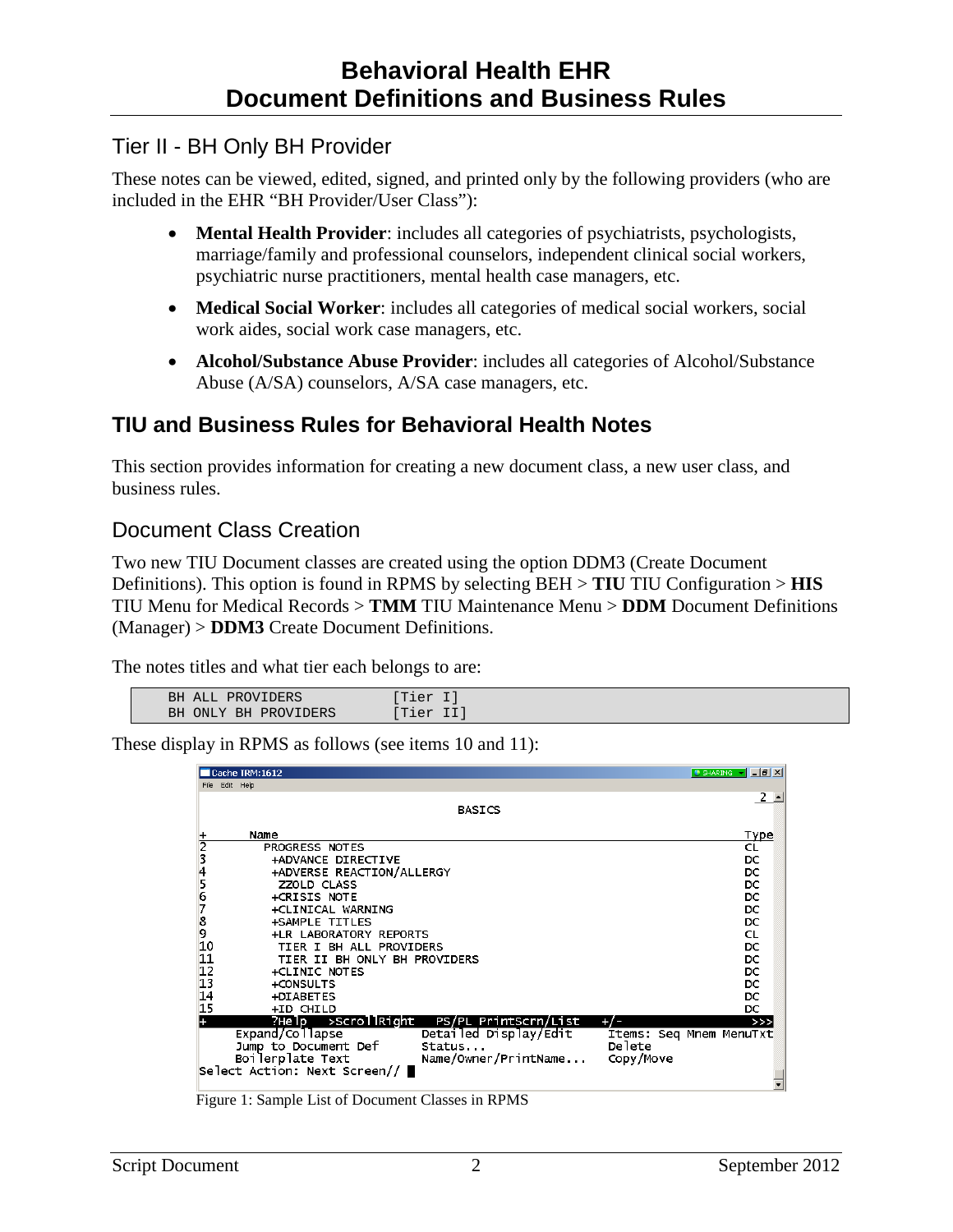Titles can be created as needed in each of the two new Document Classes.

### User Class Creation

To create new User Class BEHAVIORAL HEALTH: Use the option **UCM1** (User Class Definition). This option (UCM1) is found in RPMS by selecting **BEH** > **TIU** TIU Configuration > **HIS** TIU Menu for Medical Records > **TMM** TIU Maintenance Menu > **UCM** User Class Management Menu > **UCM1** User Class Definition.

|                | User Classes                     | Sep 26, 2012 11:37:57                       | Page:        | 9<br>1 of   |  |  |  |
|----------------|----------------------------------|---------------------------------------------|--------------|-------------|--|--|--|
|                |                                  | ACTIVE USER CLASSES                         |              | 122 Classes |  |  |  |
|                | Class Name                       |                                             | Abbrey       |             |  |  |  |
| 1              | Alcohol Substance Abuse Provider | ASAP                                        | Active       |             |  |  |  |
| $\overline{2}$ | Allergist                        | ALLRG                                       | Active       |             |  |  |  |
| 3              | Allergy & Immunology             | ADR                                         | Active       |             |  |  |  |
| $\overline{4}$ | Anesthesiologist                 | ANES                                        | Active       |             |  |  |  |
| 5              | Associate Chief Of Staff         | ACOS                                        | Active       |             |  |  |  |
| 6              | Attending Physician              | ATT                                         | Active       |             |  |  |  |
| 7              | Audiologist                      | AUD                                         | Active       |             |  |  |  |
| 8              | +Behavioral Health               | BH -                                        | Active       |             |  |  |  |
| 9              | Cardiologist                     | CARD                                        | Active       |             |  |  |  |
| 10             | Chaplain                         | <b>CHAP</b>                                 | Active       |             |  |  |  |
| 11             | Chief Resident                   | CR                                          | Active       |             |  |  |  |
| 12             | Chief, MIS                       | CMIS                                        | Active       |             |  |  |  |
| 13             | Chief, Medical Service           | <b>CMED</b>                                 | Active       |             |  |  |  |
| 14             | Chief, Psychiatry Service        |                                             | CPSYCH       | Active      |  |  |  |
| 15             | Chief, Surgical Service          |                                             | <b>CSURG</b> | Active      |  |  |  |
|                |                                  |                                             |              |             |  |  |  |
| $+$            |                                  | + Next Screen - Prev Screen ?? More Actions |              |             |  |  |  |
|                | Find                             | Expand/Collapse Class                       | Change View  |             |  |  |  |
|                | Create a Class                   | List Members                                | Quit         |             |  |  |  |
|                | Edit User Class                  |                                             |              |             |  |  |  |
|                | Select Action: Next Screen//     |                                             |              |             |  |  |  |

Figure 2: Sample List of User Class Names in RPMS

It will only be necessary to create a single User Class of BEHAVIORAL HEALTH.

The desired behavior of the TIU notes is no different for any of the different BH providers. Simply assign all the BH providers this one TIU User Class.

### Business Rules Creation

New Business Rules are created for each new Document class using the UCM4 option (Manage Business Rules). This option (**UCM4**) is found in RPMS by selecting **BEH** > **TIU** TIU Configuration > **HIS** TIU Menu for Medical Records > **TMM** TIU Maintenance Menu > **UCM** User Class Management Menu > **UCM4** Manage Business Rules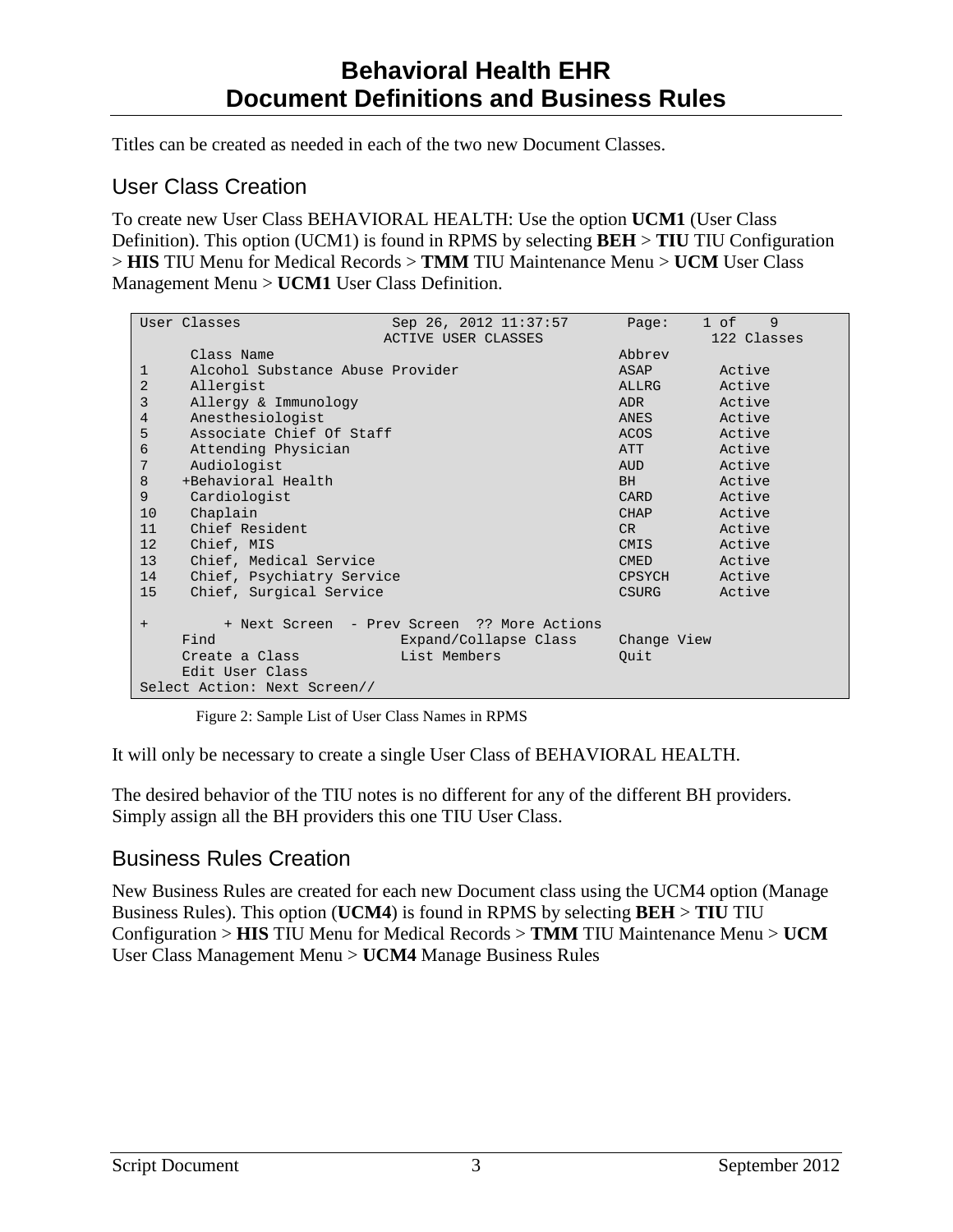#### **Creating Business Rules for Tier I**

The prompts for Business Rules for Tier I are:

|                | List Business Rules by DOCUMENT DEFINITION<br>15 Rules<br>for DOCUMENT CLASS BH ALL PROVIDERS |  |  |  |  |  |  |  |  |  |  |  |  |
|----------------|-----------------------------------------------------------------------------------------------|--|--|--|--|--|--|--|--|--|--|--|--|
| $\mathbf{1}$   | An UNSIGNED (DOCUMENT CLASS) TIER I BH ALL PROVIDER may BE VIEWED by an<br>AUTHOR/DICTATOR    |  |  |  |  |  |  |  |  |  |  |  |  |
| $\overline{2}$ | An UNSIGNED (DOCUMENT CLASS) TIER I BH ALL PROVIDER may BE VIEWED by a<br>CHIEF, MIS          |  |  |  |  |  |  |  |  |  |  |  |  |
| 3              | An UNSIGNED (DOCUMENT CLASS) TIER I BH ALL PROVIDER may BE PRINTED by an<br>AUTHOR/DICTATOR   |  |  |  |  |  |  |  |  |  |  |  |  |
| $\overline{4}$ | An UNSIGNED (DOCUMENT CLASS) TIER I BH ALL PROVIDER may BE PRINTED by a<br>CHIEF, MIS         |  |  |  |  |  |  |  |  |  |  |  |  |
| 5              | An UNSIGNED (DOCUMENT CLASS) TIER I BH ALL PROVIDER may BE EDITED by an<br>AUTHOR/DICTATOR    |  |  |  |  |  |  |  |  |  |  |  |  |
| 6              | An UNSIGNED (DOCUMENT CLASS) TIER I BH ALL PROVIDER may BE EDITED by a<br>CHIEF, MIS          |  |  |  |  |  |  |  |  |  |  |  |  |
| 7              | An UNSIGNED (DOCUMENT CLASS) TIER I BH ALL PROVIDER may BE SIGNED by an<br>AUTHOR/DICTATOR    |  |  |  |  |  |  |  |  |  |  |  |  |
| 8              | An UNSIGNED (DOCUMENT CLASS) TIER I BH ALL PROVIDER may BE SIGNED by a<br>CHIEF, MIS          |  |  |  |  |  |  |  |  |  |  |  |  |
| 9              | A COMPLETED (DOCUMENT CLASS) TIER I BH ALL PROVIDER may BE VIEWED by a<br>BEHAVIORAL HEALTH   |  |  |  |  |  |  |  |  |  |  |  |  |
| 10             | A COMPLETED (DOCUMENT CLASS) TIER I BH ALL PROVIDER may BE VIEWED by a<br>CHIEF, MIS          |  |  |  |  |  |  |  |  |  |  |  |  |
| 11             | A COMPLETED (DOCUMENT CLASS) TIER I BH ALL PROVIDER may BE VIEWED by a<br>PHYSICIAN           |  |  |  |  |  |  |  |  |  |  |  |  |
| 12             | A COMPLETED (DOCUMENT CLASS) TIER I BH ALL PROVIDER may BE VIEWED by a<br><b>NURSE</b>        |  |  |  |  |  |  |  |  |  |  |  |  |
| 13             | A COMPLETED (DOCUMENT CLASS) TIER I BH ALL PROVIDER may BE VIEWED by a<br>PHARMACIST          |  |  |  |  |  |  |  |  |  |  |  |  |
| 14             | A COMPLETED (DOCUMENT CLASS) TIER I BH ALL PROVIDER may BE PRINTED by a<br>BEHAVIORAL HEALTH  |  |  |  |  |  |  |  |  |  |  |  |  |
| 15             | A COMPLETED (DOCUMENT CLASS) TIER I BH ALL PROVIDER may BE PRINTED by a<br>CHIEF, MIS         |  |  |  |  |  |  |  |  |  |  |  |  |

Figure 3: Sample List of Tier I Business Rules in RPMS

#### **Creating Business Rules for Tier II**

The prompts for Business Rules for Tier II are:

|                 | List Business Rules by DOCUMENT DEFINITION                                   |  |  |  |  |  |  |  |  |  | 12 Rules |  |  |  |
|-----------------|------------------------------------------------------------------------------|--|--|--|--|--|--|--|--|--|----------|--|--|--|
|                 | for DOCUMENT CLASS BH ONLY BH PROVIDERS                                      |  |  |  |  |  |  |  |  |  |          |  |  |  |
|                 |                                                                              |  |  |  |  |  |  |  |  |  |          |  |  |  |
| $\mathbf{1}$    | An UNSIGNED (DOCUMENT CLASS) TIER II BH ONLY BH PROVIDER may BE VIEWED by an |  |  |  |  |  |  |  |  |  |          |  |  |  |
|                 | AUTHOR/DICTATOR                                                              |  |  |  |  |  |  |  |  |  |          |  |  |  |
| 2               | An UNSIGNED (DOCUMENT CLASS) TIER II BH ONLY BH PROVIDER may BE VIEWED by a  |  |  |  |  |  |  |  |  |  |          |  |  |  |
|                 | CHIEF, MIS                                                                   |  |  |  |  |  |  |  |  |  |          |  |  |  |
| $\overline{3}$  | An UNSIGNED (DOCUMENT CLASS) TIER II BH ONLY BH PROVIDER may BE PRINTED by   |  |  |  |  |  |  |  |  |  |          |  |  |  |
|                 | an AUTHOR/DICTATOR                                                           |  |  |  |  |  |  |  |  |  |          |  |  |  |
| $\overline{4}$  | An UNSIGNED (DOCUMENT CLASS) TIER II BH ONLY BH PROVIDER may BE PRINTED by   |  |  |  |  |  |  |  |  |  |          |  |  |  |
|                 | a CHIEF, MIS                                                                 |  |  |  |  |  |  |  |  |  |          |  |  |  |
| 5               | An UNSIGNED (DOCUMENT CLASS) TIER II BH ONLY BH PROVIDER may BE EDITED by a  |  |  |  |  |  |  |  |  |  |          |  |  |  |
|                 | AUTHOR/DICTATOR                                                              |  |  |  |  |  |  |  |  |  |          |  |  |  |
| 6               | An UNSIGNED (DOCUMENT CLASS) TIER II BH ONLY BH PROVIDER may BE EDITED by a  |  |  |  |  |  |  |  |  |  |          |  |  |  |
|                 | CHIEF, MIS                                                                   |  |  |  |  |  |  |  |  |  |          |  |  |  |
| $7\phantom{.0}$ | An UNSIGNED (DOCUMENT CLASS) TIER II BH ONLY BH PROVIDER may BE SIGNED by a  |  |  |  |  |  |  |  |  |  |          |  |  |  |
|                 | AUTHOR/DICTATOR                                                              |  |  |  |  |  |  |  |  |  |          |  |  |  |